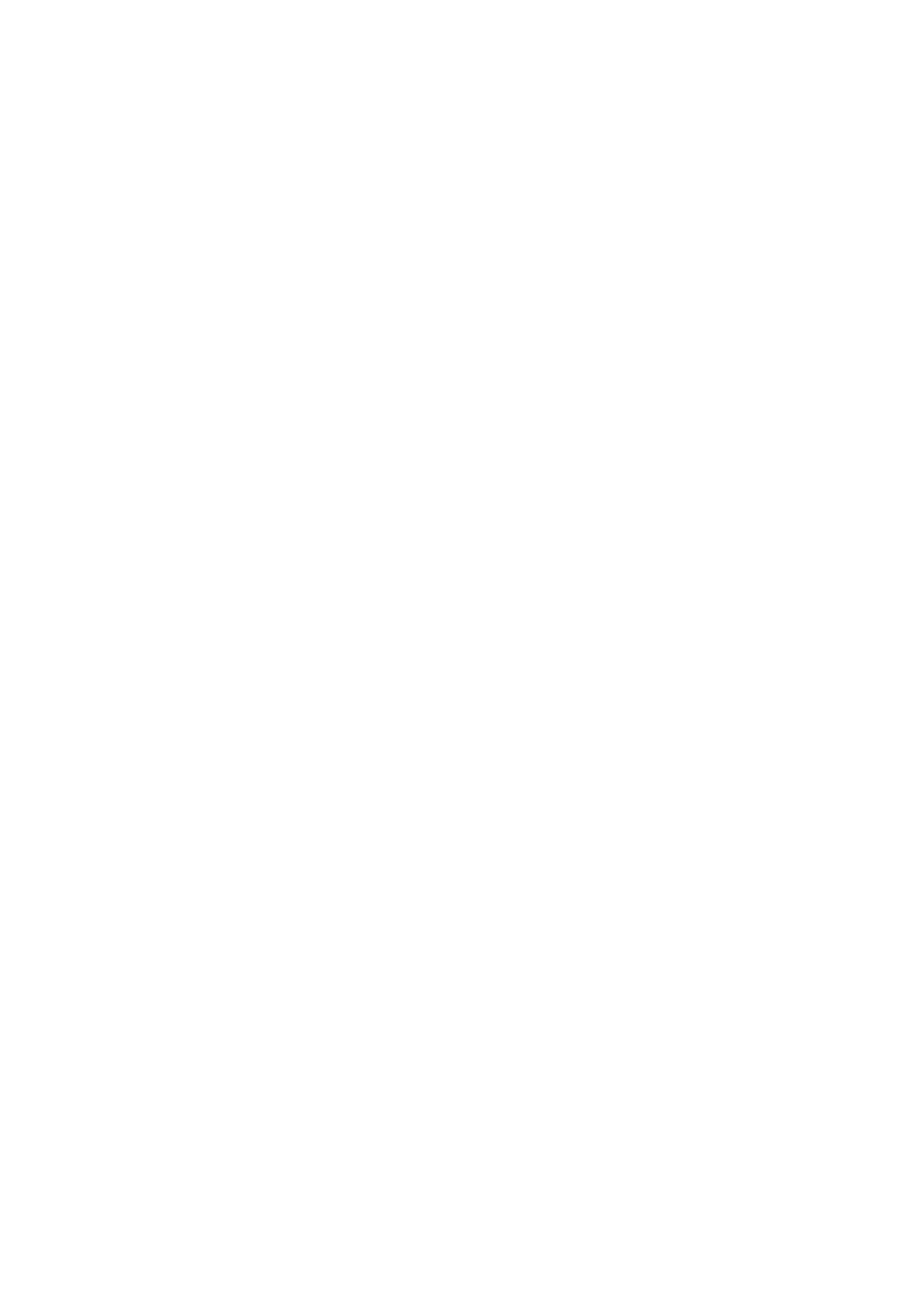

The meeting was chaired by the Lead Officer until a chair for the meeting had been elected.

Note: a roll-call was conducted that ascertained the following members were in attendance at the commencement of the meeting.

| <b>Member</b>            |              | <b>Member</b>               |   |
|--------------------------|--------------|-----------------------------|---|
| Cr G Sayers              | X            | Mayor P Goff                | X |
| Cr C Casey               | $\checkmark$ | Cr T Mulholland             |   |
| Deputy Mayor BC Cashmore | ✓            | <b>IMSB Member K Wilson</b> |   |
| Cr L Cooper              |              | Cr J Watson                 |   |
| Cr A Filipaina           | ✓            |                             |   |

# **Election of a Chair**

Resolution number STR/2022/13

NOMINATED by Cr T Mulholland, seconded by Cr A Filipaina:

#### **That the Strategic Procurement Committee:**

**a) agree that Deputy Mayor BC Cashmore be elected to preside as the chair at the meeting.**

There being no further nominations the Lead Officer DECLARED that Deputy Mayor BC Cashmore be elected to preside at the meeting.

Deputy Mayor Cashmore assumed the chair.

# **CARRIED**

# **1 Apologies**

Resolution number STR/2022/14

MOVED by Deputy Mayor BC Cashmore, seconded by Cr T Mulholland:

**That the Strategic Procurement Committee:**

**a) accept the apologies from:**

#### **Absence**

**Mayor P Goff – on council business Cr G Sayers Cr J Watson**

# **CARRIED**

Note: An apology was subsequently received from Cr L Cooper for absence on council business.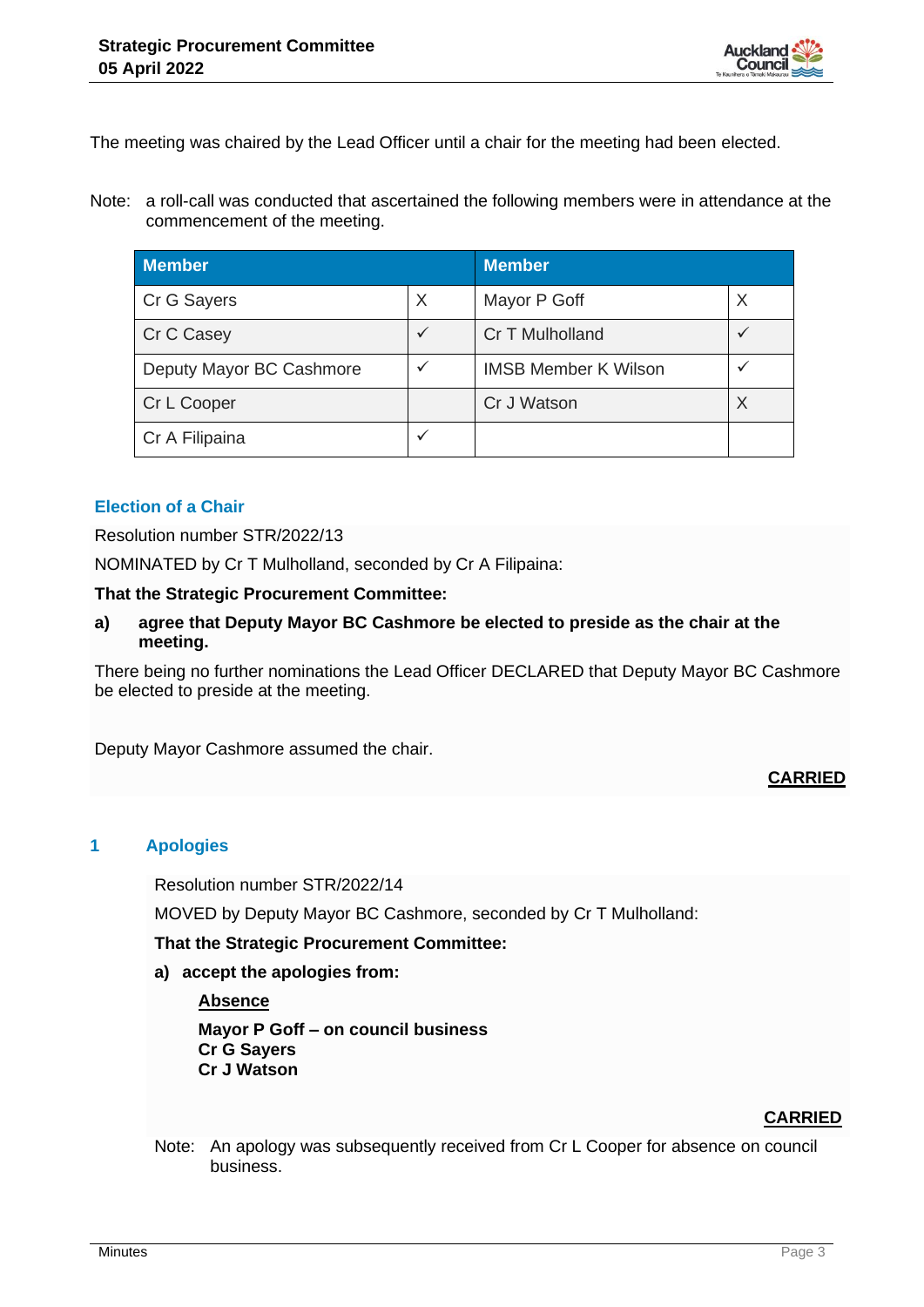

#### **2 Declaration of Interest**

There were no declarations of interest.

# **3 Confirmation of Minutes**

Resolution number STR/2022/15

MOVED by Cr C Casey, seconded by Cr A Filipaina:

#### **That the Strategic Procurement Committee:**

**a) confirm the ordinary minutes of its meeting, held on Tuesday, 1 March 2022, including the confidential section, as a true and correct record.**

**CARRIED**

#### **4 Petitions**

There were no petitions.

#### **5 Public Input**

There was no public input.

#### **6 Local Board Input**

There was no local board input.

#### **7 Extraordinary Business**

There was no extraordinary business.

# **8 Supplier recommendation for Avondale Library and Community Hub – Early Contractor Involvement (ECI) and construction**

Resolution number STR/2022/16

MOVED by Cr T Mulholland, seconded by Cr A Filipaina:

#### **That the Strategic Procurement Committee:**

- **a) note the information contained in the report, on the Avondale Library and Community Hub Early Contractor Involvement (ECI) and construction project, enables transparency on the topic due for discussion in the public excluded part of the meeting.**
- **b) note that the confidential report contains information that could prejudice the Council's commercial position with suppliers and commercially confidential information for suppliers.**

#### **CARRIED**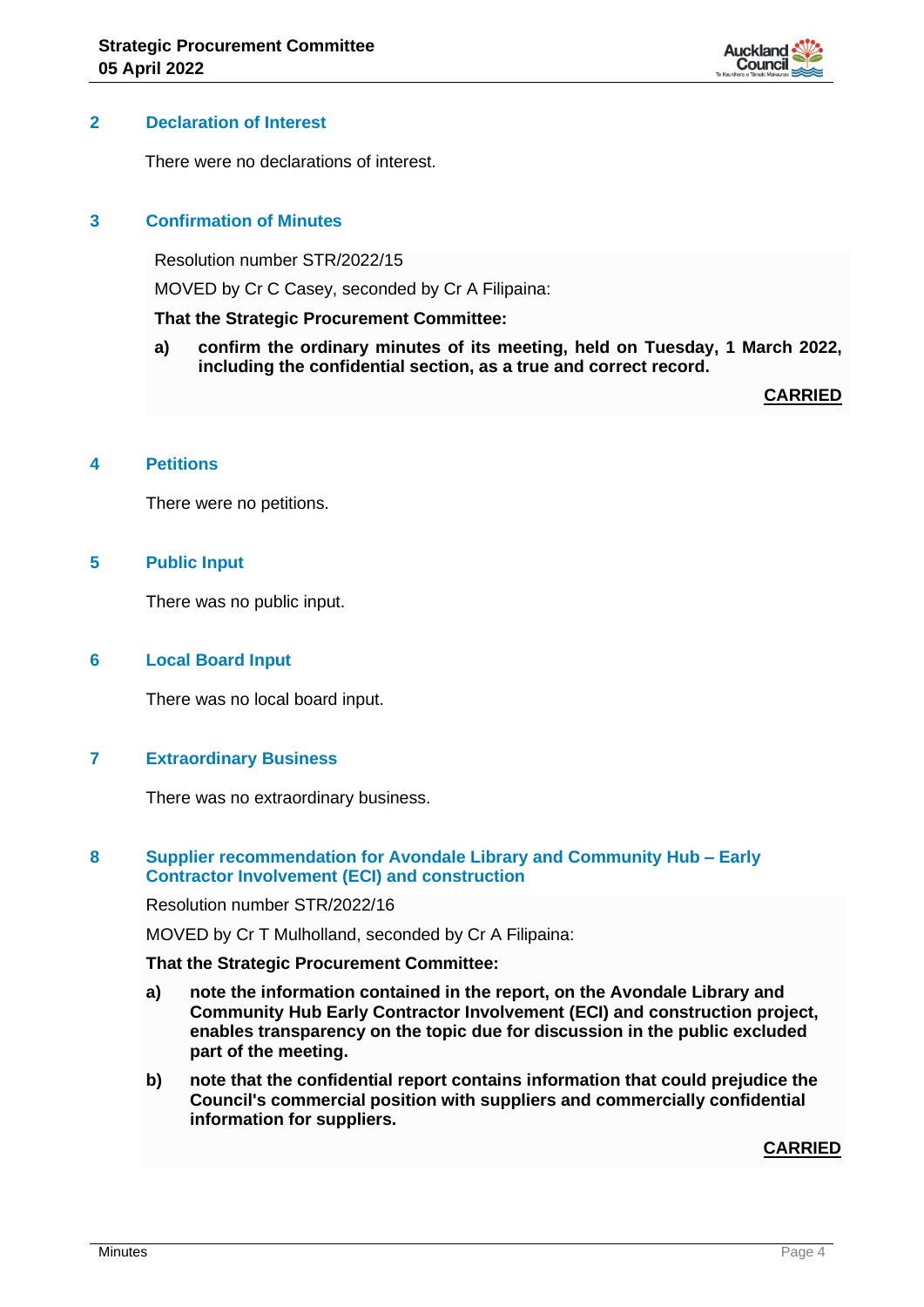

# **9 Summary of Strategic Procurement Committee Information - updates, memos and briefings (including the forward work programme) 5 April 2022**

Resolution number STR/2022/17

MOVED by Deputy Mayor BC Cashmore, seconded by Cr C Casey:

**That the Strategic Procurement Committee:**

**a) tuhi / note the progress on the forward work programme appended as Attachment A of the agenda report.**

**CARRIED**

# **10 Consideration of Extraordinary Items**

There was no consideration of extraordinary items.

# **11 Procedural motion to exclude the public**

Resolution number STR/2022/18

MOVED by Deputy Mayor BC Cashmore, seconded by Cr T Mulholland:

**That the Strategic Procurement Committee:**

**a) exclude the public from the following part(s) of the proceedings of this meeting.**

**The general subject of each matter to be considered while the public is excluded, the reason for passing this resolution in relation to each matter, and the specific grounds under section 48(1) of the Local Government Official Information and Meetings Act 1987 for the passing of this resolution follows.**

**This resolution is made in reliance on section 48(1)(a) of the Local Government Official Information and Meetings Act 1987 and the particular interest or interests protected by section 6 or section 7 of that Act which would be prejudiced by the holding of the whole or relevant part of the proceedings of the meeting in public, as follows:**

| Hub – Early Contractor Involvement (ECI) and construction                                                                                                                             |                                                                                                                                                                                                                                                                                                                                                                                                                                                                                                                                                 |                                                                                                                                                                                                    |
|---------------------------------------------------------------------------------------------------------------------------------------------------------------------------------------|-------------------------------------------------------------------------------------------------------------------------------------------------------------------------------------------------------------------------------------------------------------------------------------------------------------------------------------------------------------------------------------------------------------------------------------------------------------------------------------------------------------------------------------------------|----------------------------------------------------------------------------------------------------------------------------------------------------------------------------------------------------|
| Reason for passing this<br>resolution in relation to each<br>matter                                                                                                                   | Particular interest(s) protected<br>(where applicable)                                                                                                                                                                                                                                                                                                                                                                                                                                                                                          | Ground(s) under section 48(1)<br>for the passing of this resolution                                                                                                                                |
| The public conduct of the part of<br>the meeting would be likely to<br>result in the disclosure of<br>information for which good<br>reason for withholding exists<br>under section 7. | s7(2)(h) - The withholding of the<br>information is necessary to<br>enable the local authority to<br>carry out, without prejudice or<br>disadvantage, commercial<br>activities.<br>s7(2)(i) - The withholding of the<br>information is necessary to<br>enable the local authority to<br>carry on, without prejudice or<br>disadvantage, negotiations<br>(including commercial and<br>industrial negotiations).<br>In particular, the report contains<br>information that could prejudice<br>the council's position with<br>potential suppliers. | s48(1)(a)<br>The public conduct of the part of<br>the meeting would be likely to<br>result in the disclosure of<br>information for which good<br>reason for withholding exists<br>under section 7. |
|                                                                                                                                                                                       |                                                                                                                                                                                                                                                                                                                                                                                                                                                                                                                                                 |                                                                                                                                                                                                    |

#### **C1 CONFIDENTIAL: Supplier recommendation for Avondale Library and Community Hub – Early Contractor Involvement (ECI) and construction**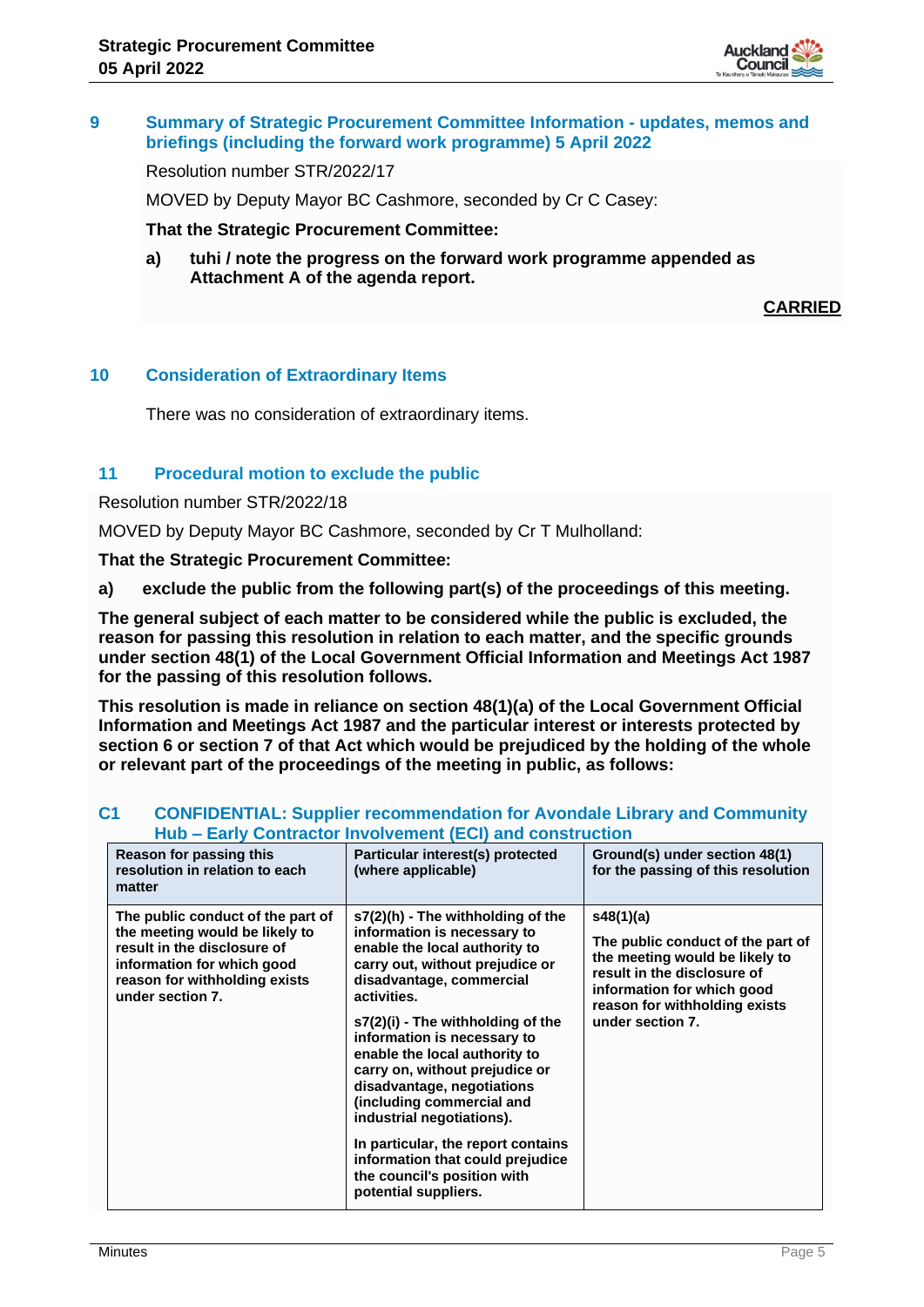

#### **C2 CONFIDENTIAL: Community Facilities Full Facilities Contracts Performance update**

| Reason for passing this<br>resolution in relation to each<br>matter                                                                                                                   | Particular interest(s) protected<br>(where applicable)                                                                                                                                                                                                                                            | Ground(s) under section 48(1)<br>for the passing of this resolution                                                                                                                                |
|---------------------------------------------------------------------------------------------------------------------------------------------------------------------------------------|---------------------------------------------------------------------------------------------------------------------------------------------------------------------------------------------------------------------------------------------------------------------------------------------------|----------------------------------------------------------------------------------------------------------------------------------------------------------------------------------------------------|
| The public conduct of the part of<br>the meeting would be likely to<br>result in the disclosure of<br>information for which good<br>reason for withholding exists<br>under section 7. | $s7(2)(h)$ - The withholding of the<br>information is necessary to<br>enable the local authority to<br>carry out, without prejudice or<br>disadvantage, commercial<br>activities.<br>In particular, the report contains<br>information that could prejudice<br>council's position with suppliers. | s48(1)(a)<br>The public conduct of the part of<br>the meeting would be likely to<br>result in the disclosure of<br>information for which good<br>reason for withholding exists<br>under section 7. |

The text of these resolutions is made available to the public who are present at the meeting and form part of the minutes of the meeting.

# **CARRIED**

#### 10.22am The public was excluded.

Resolutions in relation to the confidential items are recorded in the confidential section of these minutes and are not publicly available.

11.49am The public was re-admitted.

# **RESTATEMENTS**

It was resolved while the public was excluded:

# **C1 CONFIDENTIAL: Supplier recommendation for Avondale Library and Community Hub – Early Contractor Involvement (ECI) and construction**

Resolution number STR/2022/19

MOVED by Cr T Mulholland, seconded by Cr A Filipaina:

That the Strategic and Procurement Committee:

c) confirm that the resolutions and report remain confidential until reasons for confidentiality no longer exist.

# **C2 CONFIDENTIAL: Community Facilities Full Facilities Contracts Performance update**

Resolution number STR/2022/20

MOVED by Cr C Casey, seconded by Deputy Mayor BC Cashmore:

That the Strategic Procurement Committee:

c) confirm that the resolutions and report remain confidential until reasons for confidentiality no longer exist.